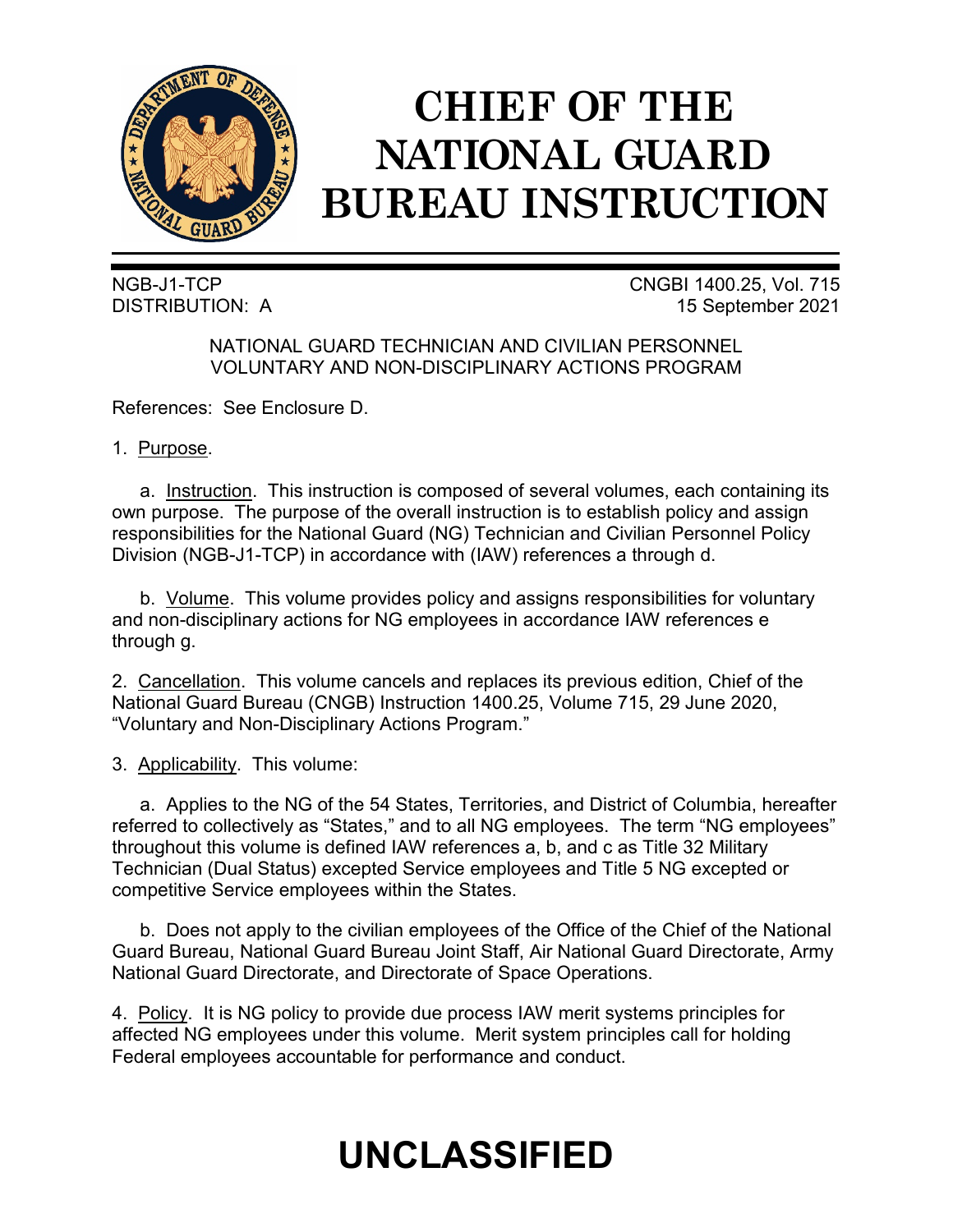5. Definitions. See Glossary.

6. Responsibilities. See Enclosure A.

7. Summary of Changes. This volume has been substantially revised.

8. Releasability. This volume is approved for public release; distribution is unlimited. It is available at <https://www.ngbpmc.ng.mil/>.

9. Effective Date. This volume is effective upon publication and must be revised, reissued, canceled, or certified as current every five years.

**ERICKLITTLE** Major General, USA Director, Manpower and Personnel National Guard Bureau

Enclosures:

- A -- Responsibilities
- B -- Staff Functions
- C -- Voluntary and Non-Disciplinary Actions
- D -- References
- GL -- Glossary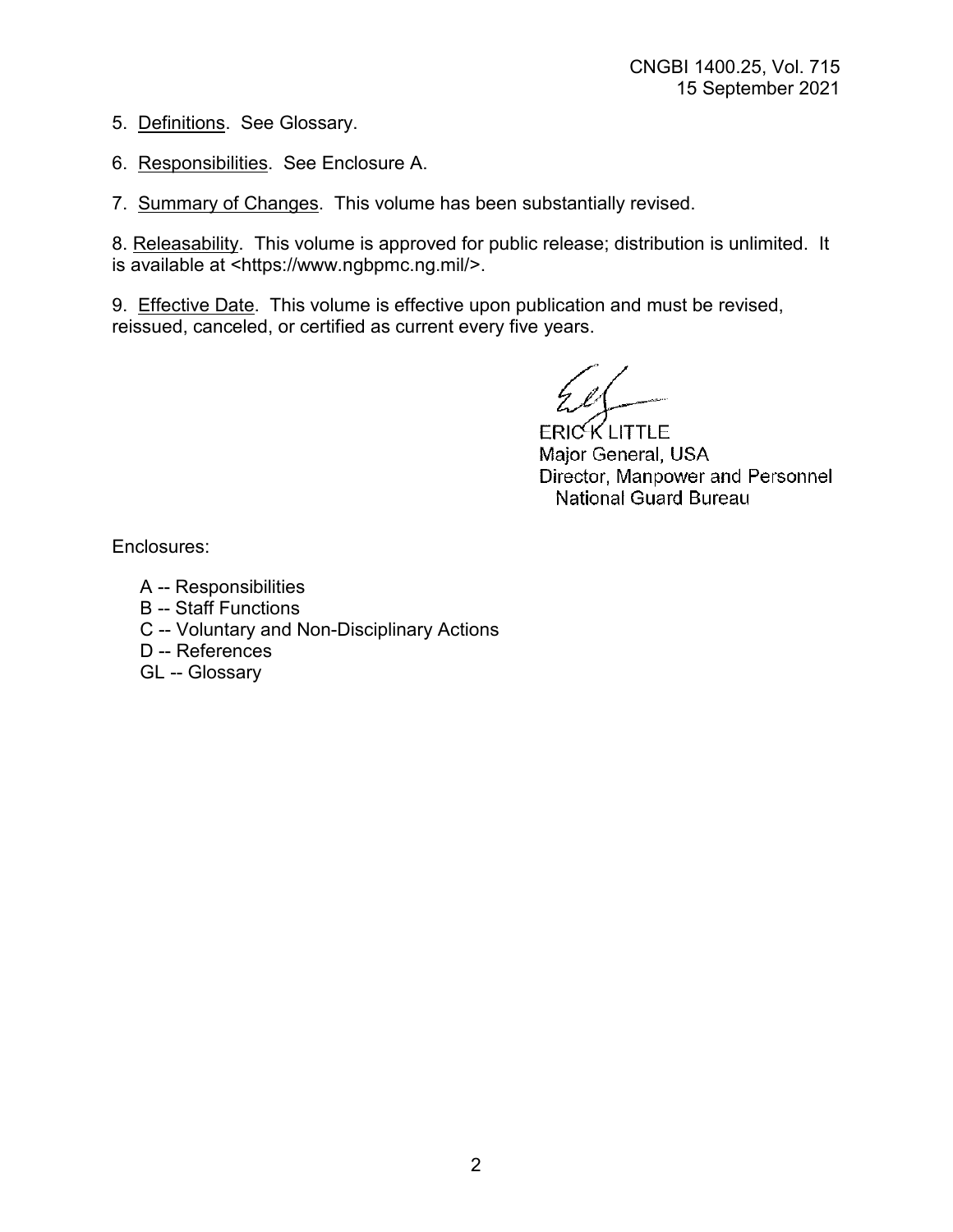## ENCLOSURE A

#### **RESPONSIBILITIES**

1. Manpower and Personnel Directorate (NGB-J1). NGB-J1 will provide the CNGB with oversight of NG human resource technician and civilian employee program development, staffing, and execution of policies, plans, and programs concerning employment.

2. NGB-J1-TCP. NGB-J1-TCP will develop, coordinate, and maintain procedures for voluntary and non-disciplinary actions for NG Technician and Civilian Personnel.

3. The Adjutants General (TAGs) and the Commanding General of the District of Columbia (CG). TAGs and the CG will:

a. Establish procedures to ensure due process for affected employees under this regulation.

b. Ensure all recommended personnel actions meet statutory, regulatory, and DoD policy guidance. TAG or the CG may delegate responsibility for approving personnel actions to an appropriate official within the NG, including the Human Resource Officer (HRO).

c. Advise employees of the right to file an appeal to the Merit Systems Protection Board (MSPB) or to file a grievance.

d. Be considered the head of the agency in any administrative action.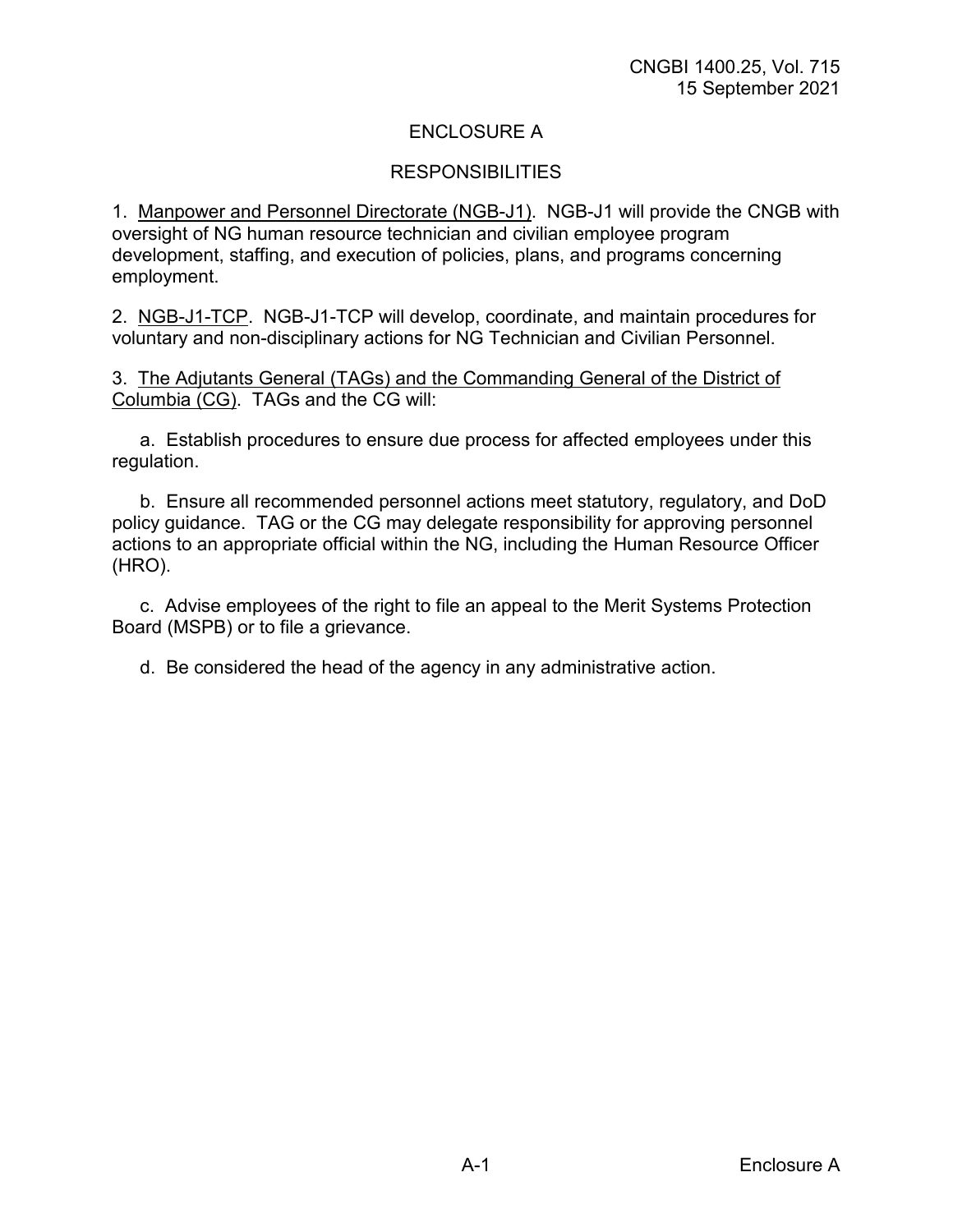## ENCLOSURE B

#### STAFF FUNCTIONS

1. Explanation of Staff Functions. Positions identified below are appointed and administered by TAG or CG. It is understood that TAG and CG maintain authority to assign work to their staff. Therefore, the personnel chosen for the assignment of these functions may be determined by TAG or CG. The below indicate suggested assignments.

2. Human Resources Officer (HRO). HROs:

a. Ensure State programs comply with applicable law, this volume, and negotiated collective bargaining agreements.

b. Facilitate negotiations with local labor organizations regarding supplementary procedures (within the context of procedures and appropriate arrangements) not in conflict with this volume for bargaining unit employees. Inherent military matters are not negotiable.

c. Prepare and issue written furlough notices.

3. Employee Relations Specialists and Labor Relations Specialists. Employee Relations and Labor Relations Specialists:

a. Administer voluntary and non-disciplinary action programs for the HRO and TAG in coordination with the Judge Advocate General (JAG) or servicing legal office where appropriate and IAW local guidance.

b. Prepare and implement local guidance regarding this volume.

c. Provide advice, assistance, and training to commanders, managers, and supervisors on the effective use of and participation in the program.

d. Monitor compliance with law, applicable Code of Federal Regulations (CFR) provisions, other CNGB Instructions, this volume, and all local directives and policies of TAG.

e. Represent or advise TAG (or his or her representative) in cases regarding employee and or labor relations.

f. Notify the exclusive representative (labor organization) of the bargaining unit for appropriate bargaining when new regulations, policies, and local directives that substantially impact working conditions are proposed for implementation. When a change is in conflict with a negotiated collective bargaining agreement, the agreement prevails unless the change is necessary to comply with a statutory change or in order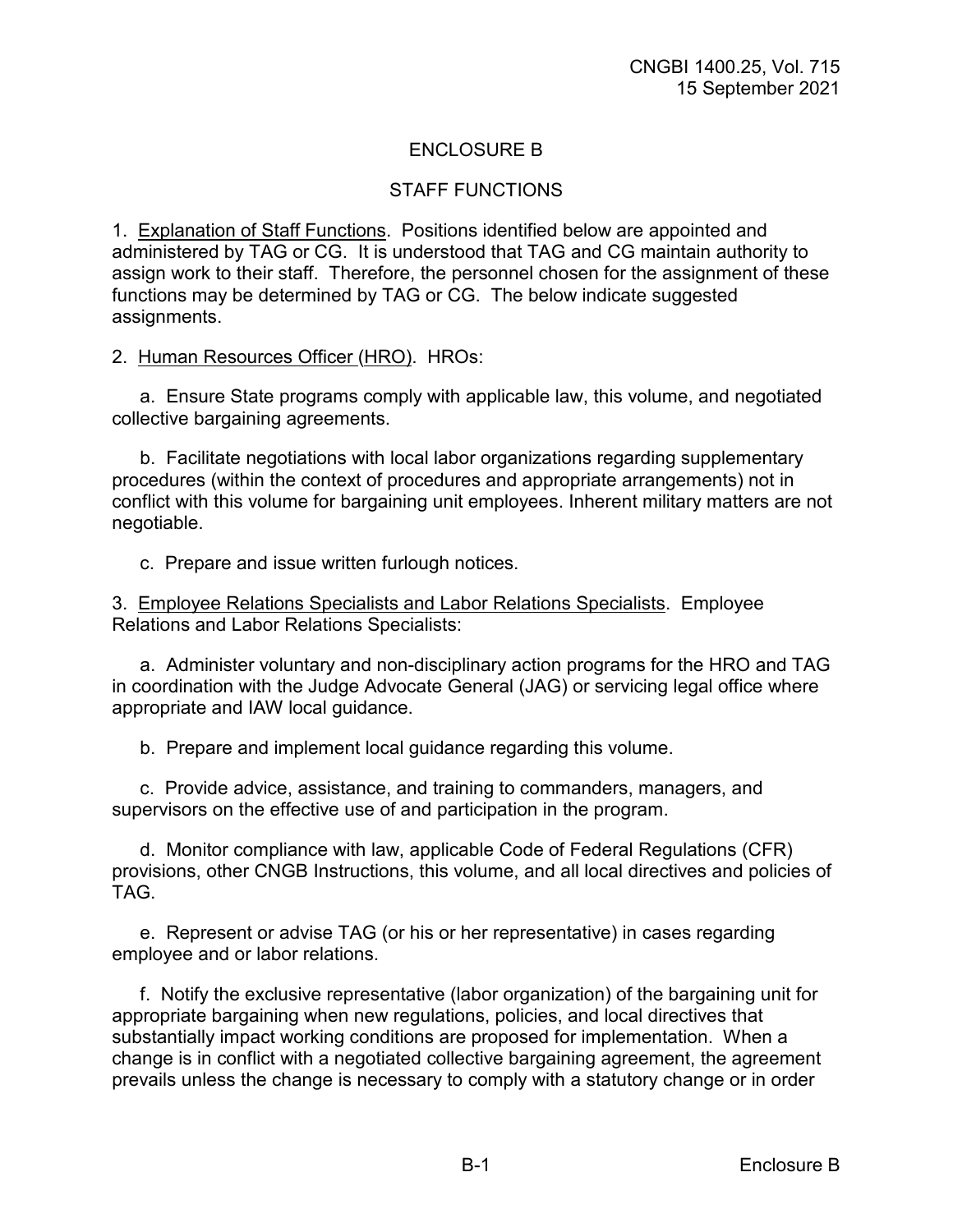for management to take necessary actions to carry out its mission in emergency situations.

4. Managers and Supervisors. Managers and supervisors ensure actions taken or proposed on behalf of TAG or CG comply with law, applicable CFR provisions, other CNGB Instructions, this volume, all local directives and policies of TAG or CG, and the collective bargaining agreement, if required. When in doubt consult the Human Resources Office and/or JAG.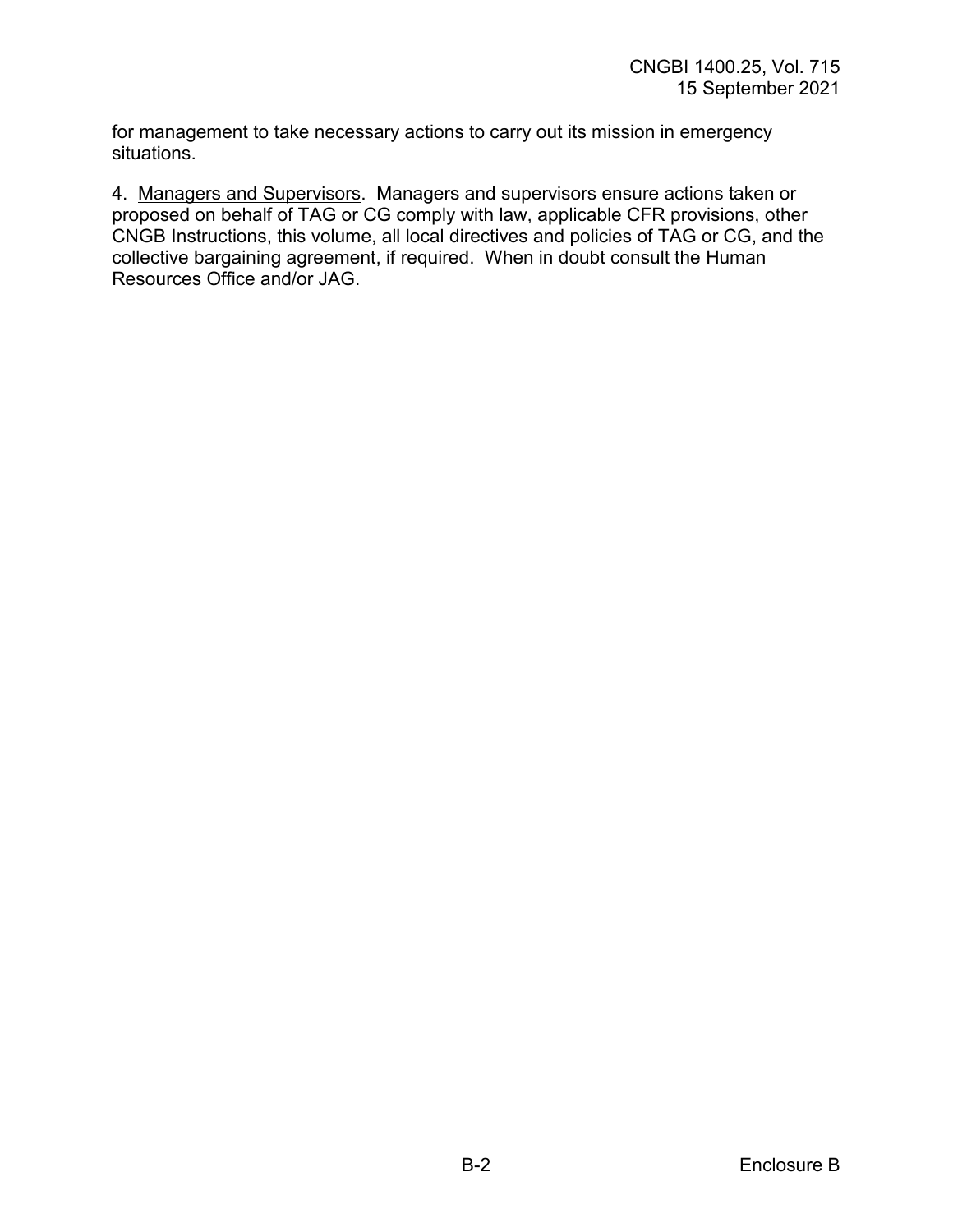## ENCLOSURE C

#### VOLUNTARY AND NON-DISCIPLINARY ACTIONS

1. Resignation. NG employees are free to resign at any time, set the effective date of their resignation, and to have their reason(s) for resigning entered in their official records. Management may ask for a reasonable period of notice to allow for a replacement or work adjustment, but may not set an earlier or later date than the date selected by the employee. Employees should complete a Standard Form (SF) 52, "Request for Personnel Action," which can be provided by the Human Resources Office, through their supervisor, or submit a written and signed resignation request that includes the effective date of resignation and the reason(s) for resigning. If it is not possible for the employee to submit a written resignation, the individual who received the resignation should prepare a memorandum for record to document the request, including the reason(s) for the resignation, the effective date, and the names of any witnesses.

a. Withdrawal of Resignation. Management should normally permit an employee to withdraw a resignation at any time before it becomes effective. Management may decline a request to withdraw a resignation only when it has a valid reason and explains that reason to the employee. Valid reasons may include, but are not limited to, administrative or military disruption and the hiring or commitment to hire a replacement. Avoidance of adverse action proceedings is not a valid reason to decline a request to withdraw a resignation. If an employee's request to withdraw their resignation is denied, management must provide a written explanation of its decision and advise the employee of his or her right to request an appellate review or administrative hearing. (See reference h for a description of both appeal processes.)

b. Involuntary Resignation. If an employee alleges his or her resignation is involuntary; also known as a constructive discharge, the allegation must be reported to the appropriate Human Resources representative. An involuntary resignation filed in a timely manner may be appealed to the MSPB. IAW reference i, once on notice of the alleged involuntary nature of the resignation, the Human Resources representative will inform the employee that he or she may appeal an involuntary resignation to the MSPB no later than 30 days after the date of receipt of resignation or the effective date of resignation, whichever is later. If the employee does not submit an appeal within this time limit, the appeal will be dismissed as untimely unless a good reason for the delay is shown. The MSPB judge provides an opportunity to show why the appeal should not be dismissed as untimely.

(1) If the appellant alleges involuntary resignation, the appropriate Human Resources Office will generally advise the employee whether complaints of involuntary resignation are excluded from the grievance procedure. For example, employees from one bargaining unit may be able to grieve an action under their negotiated grievance procedure while a different bargaining unit within the same State NG may not due to differing language in their agreement. Because of the varying statuses of NG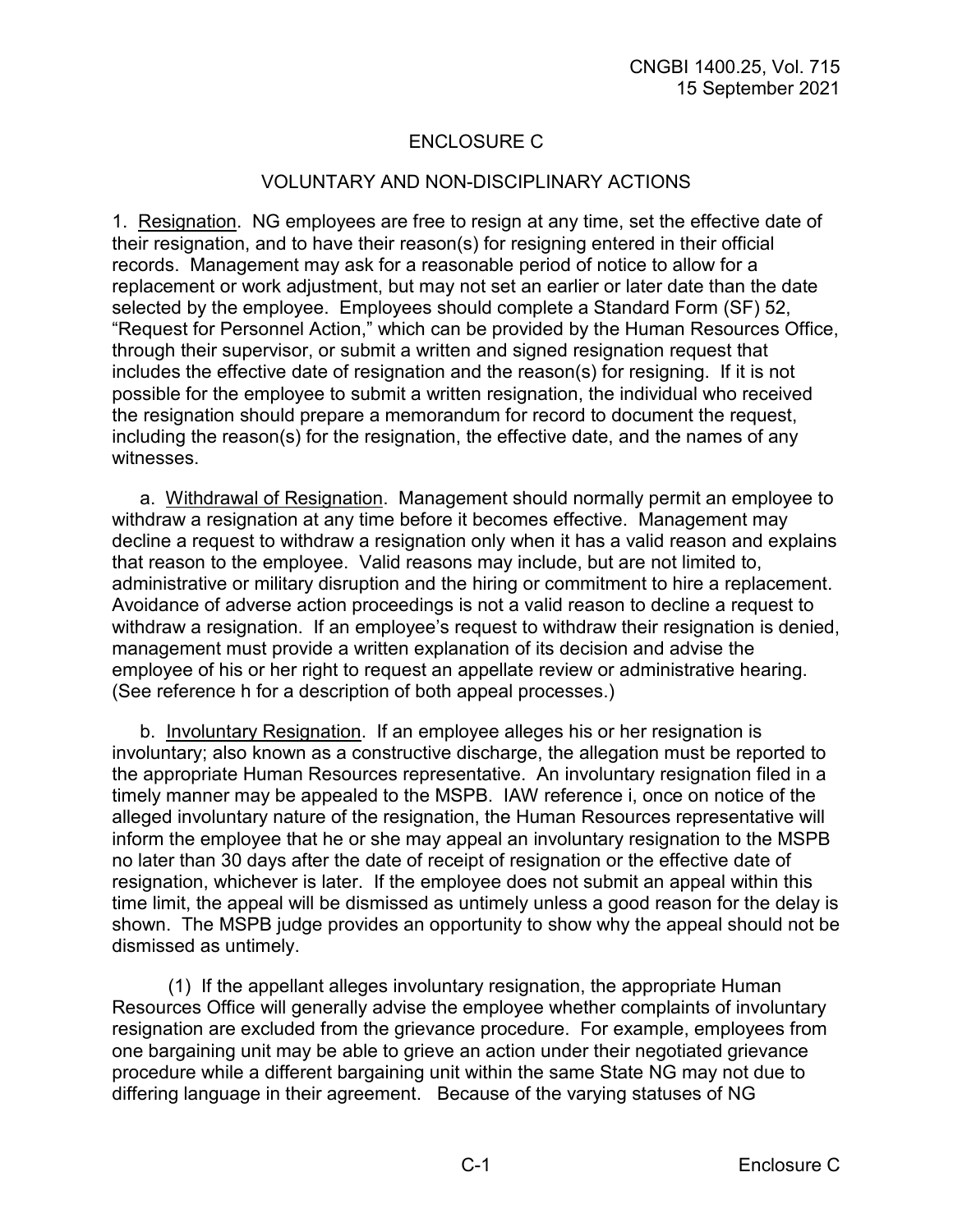employment, different types of employees may have different appellate rights available to them within the same State. Similarly, the nature of the allegations may also afford an appellant different rights. Employees are strongly encouraged to seek guidance prior to selecting a forum for appeal.

(2) If the grievance procedure is available, the HRO will advise the employee that:

(a) The complaint may, at the discretion of the employee, be raised either under the grievance procedure or by appeal to the MSPB, but not both.

(b) The employee shall be deemed to have exercised this option at such time as the employee files a timely appeal to the MSPB or a timely written grievance, whichever occurs first.

(c) Filing a grievance will not extend the time limit for filing an appeal with the MSPB.

(d) If a timely written grievance is filed first, the employee may seek MSPB review of the final grievance decision only if the employee claims the involuntary resignation also was due to prohibited discrimination.

(3) Reference h provides guidance on information that must be provided to an employee whose action is subject to MSPB review.

2. Change to Lower Grade. Employees may voluntarily request a change to a lower grade at any time. The request must be in writing, stating the grade desired and the facts and reasons on which the request is based (which can be for personal reasons). The request may be granted if management has need for performance of lower-graded duties within the employee's ability and if arrangement for performance of the employee's higher-graded duties can be made without substantial disruption. The request may be withdrawn at any time before it becomes effective.

a. NG employees who allege that the change to lower grade was involuntary must be provided information on how to appeal that change to the MSPB. Reference h provides information on what must be provided to the employees.

b. If an employee alleges that his or her change to lower grade is involuntary (other than in the context of an agency-initiated adverse action), the allegation must be reported to the HRO. An employee may appeal to the MSPB a change to lower grade claimed by management to be voluntary, but claimed by the employee to be involuntary. As required IAW reference i, the HRO informs the employee that:

(1) He or she may appeal an involuntary change to lower grade to the MSPB not later than 30 days after the effective date of the change or the employee's receipt of the agency decision implementing the change, whichever is later.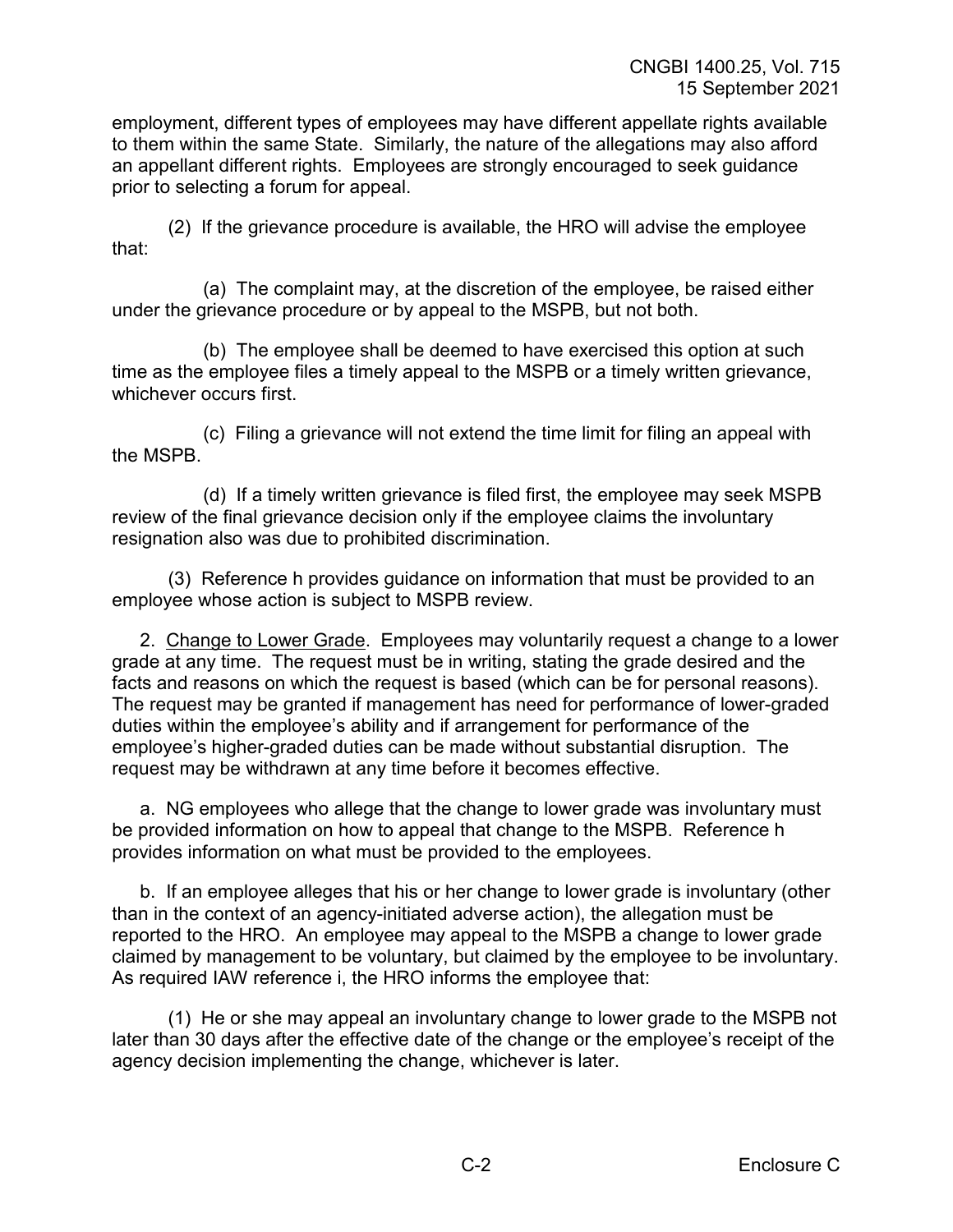(2) If the employee does not submit an appeal within this time limit it may be dismissed as untimely unless a good reason for the delay is shown. An opportunity must be provided to show why the appeal should not be dismissed as untimely. However, the MSPB's jurisdiction is not plenary; it is limited to matters over which it has been given jurisdiction by law, rule, or regulation. When the notice of decision or other documentation contains information indicating that the appellant could appeal a matter to the MSPB, erroneous advice does not serve to confer MSPB jurisdiction upon the MSPB where it does not otherwise exist. Therefore, HROs should provide broad notice of MSPB appeal rights and contest jurisdiction later with the assistance of the JAG.

c. If the employee is covered by a negotiated grievance procedure, the HRO will advise the employee whether a complaint claiming involuntary change to lower grade is excluded from the grievance procedure and, if not, the time period for filing a grievance.

(1) If a negotiated grievance procedure is available for employees and the action is subject to appeal to the MSPB, the HRO should advise the employee that:

(a) The complaint may, at the discretion of the employee, be raised either under the grievance procedure or by appeal to the MSPB but not both.

(b) The employee shall be deemed to have exercised this option at such time as the employee files a timely appeal to the MSPB or a timely written grievance, whichever occurs first.

(c) Filing a grievance will not extend the time limit for filing an appeal with the MSPB.

(d) If a timely written grievance is filed first, the employee may seek MSPB review of the final grievance decision only if the employee claims that the involuntary change was due to prohibited discrimination. The fact that an agency improperly advises an employee of a right of appeal to the MSPB or through the negotiated grievance procedure, which does not, in fact, exist, is insufficient to confer jurisdiction on the Board, an arbitrator, or the Federal Labor Relations Authority. This is true even when the appellate provision is incorporated into a collective bargaining agreement. While the lack of subject matter jurisdiction is never waived, the HRO in conjunction with the JAG should do its best to raise these jurisdictional issues early.

(2) Information about notification requirements regarding rights to appeal to the MSPB can be found in reference h.

d. When a request for a voluntary change to lower grade in lieu of an adverse action is withdrawn, the adverse action will resume. All time periods that were stayed or delayed because of the request for change to lower grade will resume at the point when the request for a voluntary downgrade is withdrawn.

3. Retirement. An employee who is eligible to retire is free to retire at any time and to set the effective date of his or her retirement. The Human Resources Office (normally the Employee Relations Specialist) explains alternatives when an employee qualifies for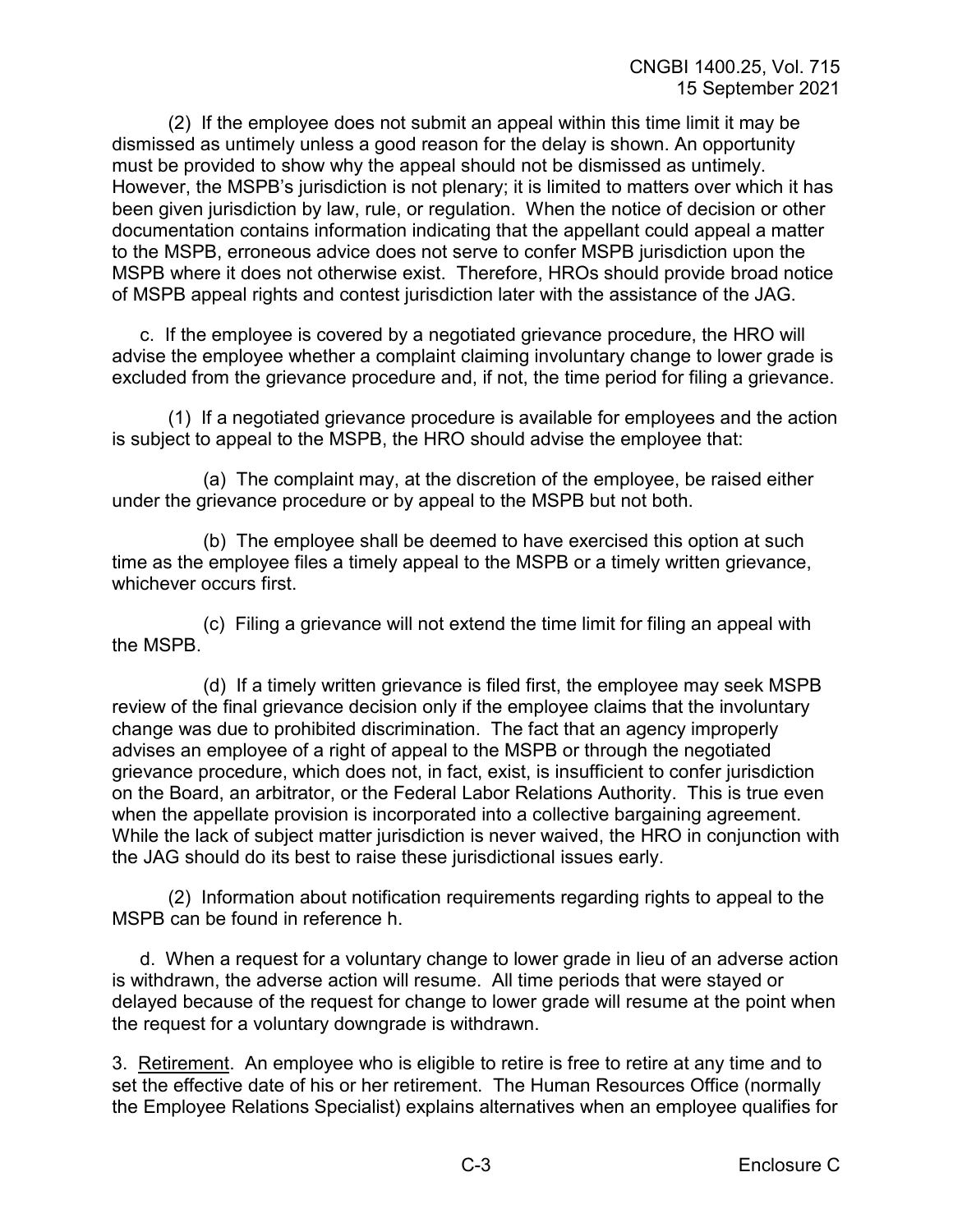more than one type of retirement by providing rights and benefits information. The employee is entitled to apply for the retirement option he or she prefers, unless excluded under section 8456(a)(3) of reference j. The choice may depend on the employee's interest in subsequent Federal reemployment. Use retirement application Standard Form SF 2801, "Application for Immediate Retirement (Civil Service Retirement System)," or Standard Form SF 3107, "Application for Immediate Retirement (Federal Employees Retirement System)," as required.

a. Withdrawal of a Retirement Application. Employees have the right to withdraw an application for retirement before it becomes effective. All requests to withdraw an application for retirement must be in writing, signed, and dated. If an employee's withdrawal request is denied, management must provide a written explanation of its decision and advise the employee of his or her right to an appellate review or an administrative hearing under the terms of an applicable negotiated grievance procedure. Management must establish the validity of its reasons for denying the withdrawal. Management may deny the withdrawal request before its effective date only for legitimate reasons, including, but not limited to, administrative or military disruption, the hiring of a replacement, or a valid commitment to hire a replacement. Avoidance of an adverse action proceeding is not a legitimate reason to deny the withdrawal. Management must communicate the denial and the reasons for the denial to the employee.

b. Retirement Instead of Adverse Action. An employee who has received a written notice of a proposed action and is immediately eligible to retire, may voluntarily retire in lieu of an adverse action. This may require annotation of an action in lieu of involuntary action.

c. Involuntary Retirement. An employee may appeal an involuntary retirement to the MSPB. If an employee alleges that his or her retirement is involuntary, the allegation must be reported to the HRO. IAW reference i, the HRO will inform the employee that he or she may appeal the involuntary retirement to the MSPB no later than 30 days after the effective date of the action, whichever is later. If the employee is covered by a negotiated grievance procedure, the HRO will advise the employee that a grievance concerning retirement is excluded from the procedure. The HRO will provide to the employee the address of the appropriate MSPB office where an appeal should be filed; a copy, or access to a copy, of the MSPB's regulations; and a copy of the MSPB appeal form available at reference k.

4. Abandonment of Position. An employee may be removed for abandonment of position if he or she fails to report to work within a reasonable time (usually 10 calendar days). The agency must:

a. Immediately put the employee into an "absent without leave" (AWOL) status when they are absent and the agency does not know the cause of the absence. It is administratively easy to change AWOL to approved leave, but very difficult to do the opposite.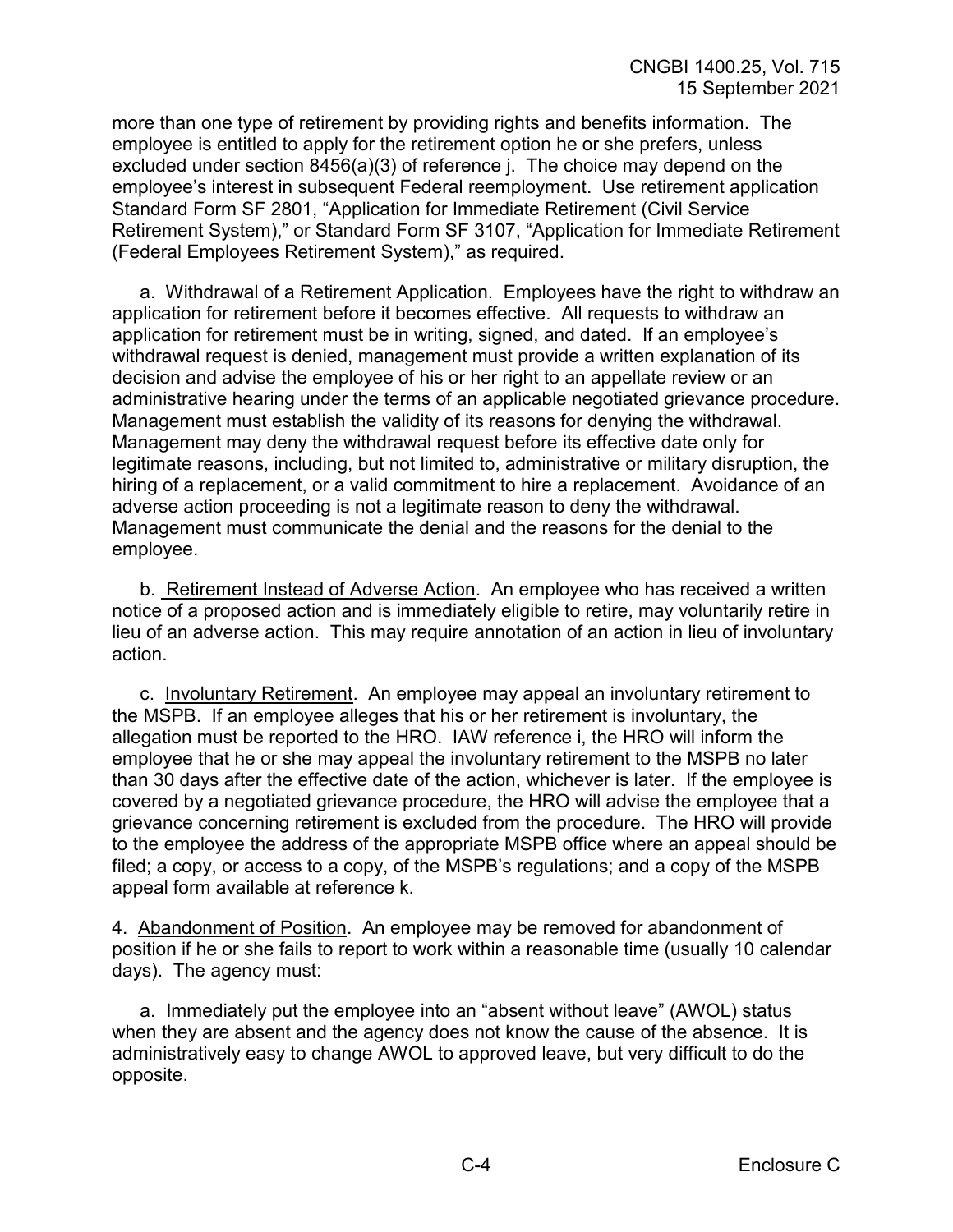b. Take steps to contact the employee. Call the employee if the employee's number is known to the supervisor, and send a certified return receipt letter to the last known address notifying the employee that he or she is being coded AWOL and that disciplinary actions may be taken. AWOL in these circumstances may be processed as an adverse action or as Abandonment of Position. The facts and circumstances in conjunction with advice from the HRO and JAG will usually guide management to the best course of action.

c. If an NG employee is absent without leave being approved, it is appropriate that the time be recorded as AWOL. This can later be changed to an approved leave category if the approving authority determines that extenuating circumstances are such that the absence is improperly charged as AWOL. Although AWOL is initially a simple pay code, it may also be charged as an offense for purposes of discipline or adverse action IAW reference h. This offense includes leaving the workstation without permission. If charged as misconduct, the penalty depends on the length and frequency of absences, as well as any mitigating or aggravating factors. Removal may be appropriate for a first or second offense if the absence is prolonged or there are aggravating factors.

d. If the absence is processed as abandonment of position, a supervisor in the employee's supervisory chain will send a proposed action memorandum, "Removal for Abandonment of Position," by certified mail to the employee's last known address.

e. The deciding official may make a final agency decision on the charge of "Abandonment of Position" if no reply is received within 10 calendar days. The deciding official will send the final agency decision memorandum IAW reference h by certified mail to the employee's last known address.

f. If the determination is to process as absent without leave then the action will be processed IAW reference h.

5. Failure to Meet a Condition of Employment (General). Failure to maintain duty or position qualifications such as flying status, a government driver's license, current qualifications as an aircrew member, physical standards required for an aircrew member, revocation of authorization to carry a firearm, or security clearance or any other bona-fide, documented condition of employment, may result in separation. Although conditions leading to these failures may result in their own disciplinary actions, separations under these conditions are not considered disciplinary. When an employee fails to maintain conditions of employment various options may be considered:

a. Reassignment. If another position is readily available at the employee's current grade and pay, that does not require that particular condition of employment and for which the employee is qualified, reassignment to that position should be considered.

b. Reassignment to a Lower Grade. If another position is available at a lower grade or pay, for which the employee is qualified, management may offer reassignment to the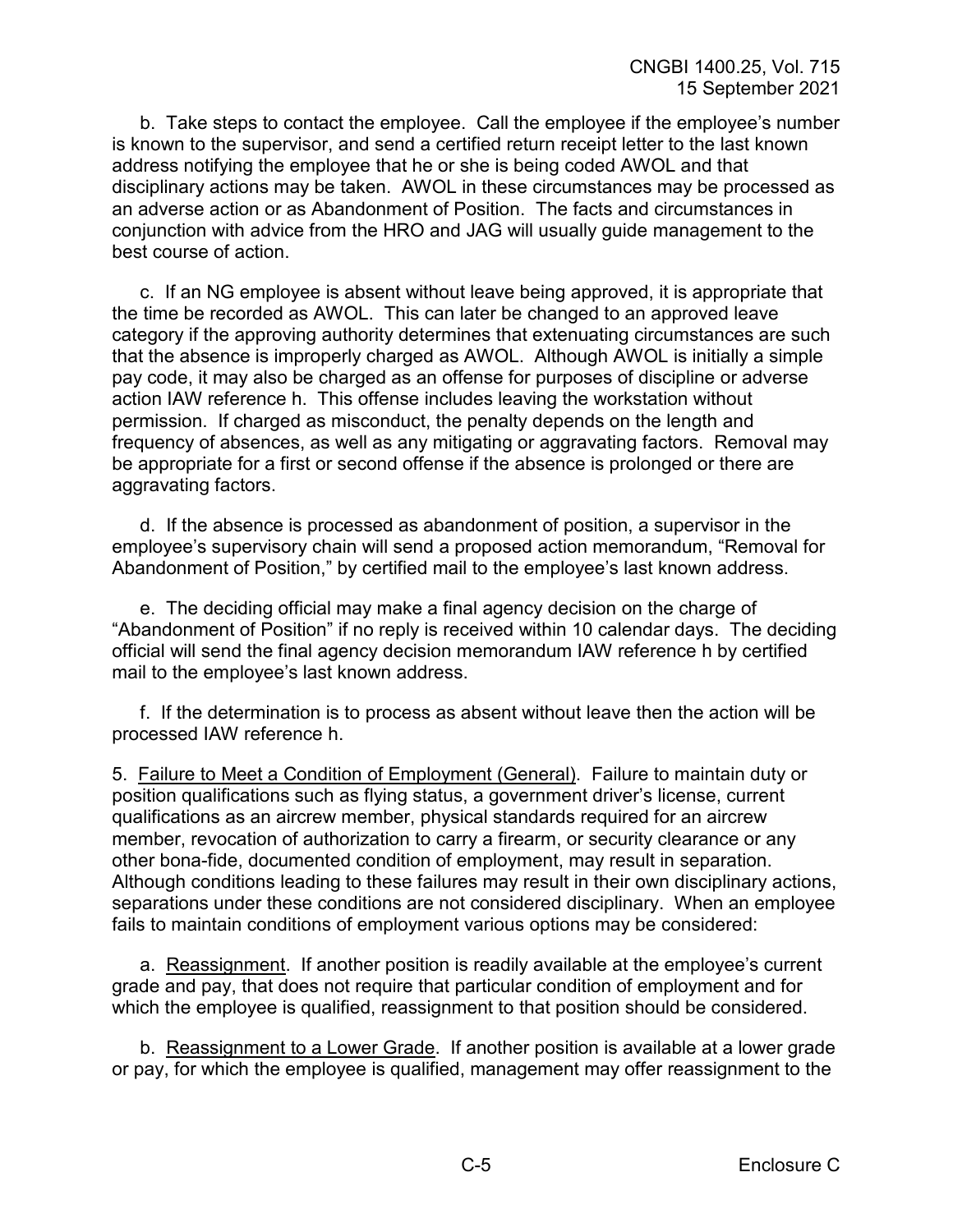employee if involuntary change to lower grade is proposed, the action is subject to appropriate procedures IAW reference h.

c. Removal. If another position of like grade and pay is not available, or if the employee does not voluntarily request and receive an appointment to another position of lower grade or pay, removal must be proposed. If removal is proposed, the action is subject to appropriate procedures outlined IAW reference h.

6. Failure to Meet a Condition of Employment (Military Technician (Dual Status)). When management becomes aware that a Military Technician (Dual Status) may be considering taking a military position that is incompatible with the military grade required for the civilian position, management should inform the employee that the choice may result in their removal from civilian employment.

a. A Military Technician (Dual Status) who is separated from the NG or ceases to hold the military grade specified by the Service Secretary with jurisdiction over his or her military position will be promptly separated from Military Technician (Dual Status) employment by TAG or CG of the State concerned (see reference b). Military Technician (Dual Status) employees who fail to maintain military membership must be promptly removed from civilian employment, subject to a 30-day notice, and are not subject to the due-process procedures outlined IAW reference h. Normally, Military Technician (Dual Status) employees should receive their 30-day notice well in advance of any upcoming loss of military membership such that the removal from civilian employment coincides with the loss of military membership.

Rules for 30-Day Notice

"Day" means calendar day. A calendar day is the 24-hour period between one midnight and the next.

The 30-day period begins the day after the notification is given directly to the employee or, if mailed, five days after the date mailed as shown on the certified mail return receipt.

The last day of the 30-day period may not be a non-work day.

There is no prohibition against effecting this action 15 December through 03 January.

An employee has the option of waiving the 30-day notice requirement (waivers must be in writing).

Preparation and issuance of the notice is an HRO responsibility.

**Table 1.** Rules for 30-Day Notice

b. The military aspects of technician employment are paramount to other concerns. A Military Technician (Dual Status) who fails to maintain a compatible military assignment may be reassigned if such a reassignment will result in a satisfying of the compatible military assignment problem and if such a position is available and the employee is qualified for the position. An employee for which no such reassignment is available will receive a proposed removal from their civilian position. An action which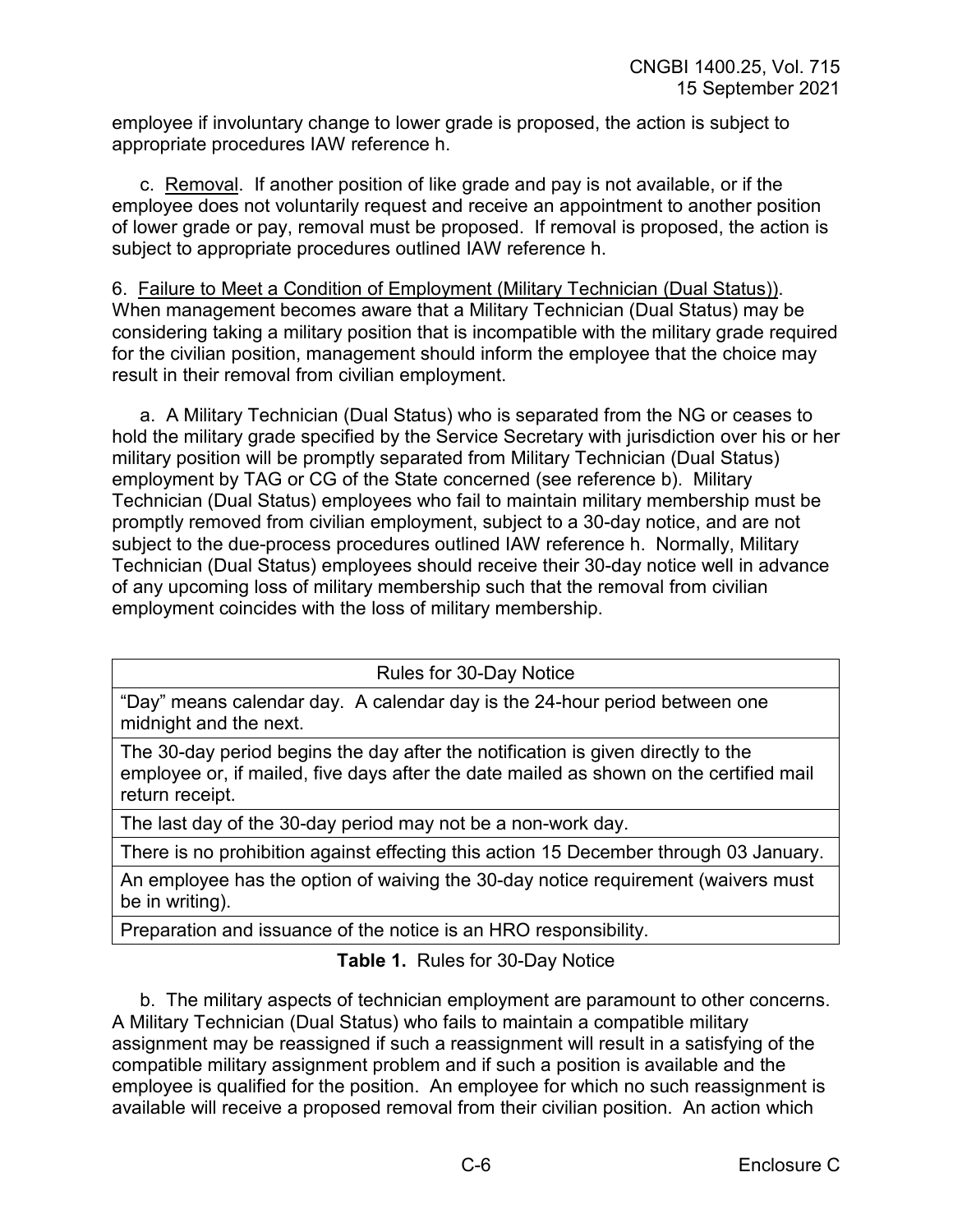results in a proposed reduction in grade/pay or removal will be subject to the provisions in reference h, unless a removal is due to the Military Technician (Dual Status) employee's loss of military membership. Additionally, grade inversion (a condition in which a Military Technician (Dual Status) employee's military grade exceeds that of their supervisor) is not permitted within the Military Technician (Dual Status) work force structure. For this reason, an employee accepting a military promotion which results in grade inversion or an employee's failure to maintain the military grade required in a position resulting in a grade inversion must result in a required reassignment or removal from the employee's civilian position.

7. Further Restrictions for General Officers in Military Technician (Dual Status) Positions. General officers cannot serve in Dual Status positions unless they meet criteria outlined IAW reference l. No later than 14 days following the date of Federal Recognition of any General Officer who does not meet the criteria outlined in reference l, the employee will be issued a proposed notice of removal from their Military Technician (Dual Status) position. Any action which results in a proposed reduction in grade/pay or removal will be subject to appropriate provisions IAW reference h.

8. Transfer of Function. A transfer of function is subject to reduction in force procedures as outlined IAW references m and n.

9.Decrease in the Hours of Duty for Part-time Employees. Before management can decrease the number of work hours, the part-time employee must be provided with written notification of the decrease. At a minimum, the notification must be given to the employee in advance of the pay period in which the change occurs. The notice must include the reason for the decrease. The notification memorandum must be cleared by the HRO before it is issued. A reduction in scheduled hours for a part-time employee is not subject to adverse action procedures.

#### 10. Management-Directed Reassignment.

a. Management may, based on the efficiency of the Service, reassign an employee to another position at the same grade and pay or move the employee from a position with potential for noncompetitive promotion to a position without that potential. IAW Table 2, there must be a valid reason for a management-directed reassignment.

#### **Valid Reasons for Management-Directed Reassignments**

Management needs the technician's expertise or talents elsewhere.

Action is required to prevent an incompatible assignment or grade inversion.

Action is required to eliminate or avoid disruption and conflict where personal disagreements are affecting work relationships.

**Table 2.** Valid Reasons for Management-Directed Reassignments

b. At a minimum, the notification will explain the reason for the reassignment; the effective date for the action; provide the employee with a reasonable amount of time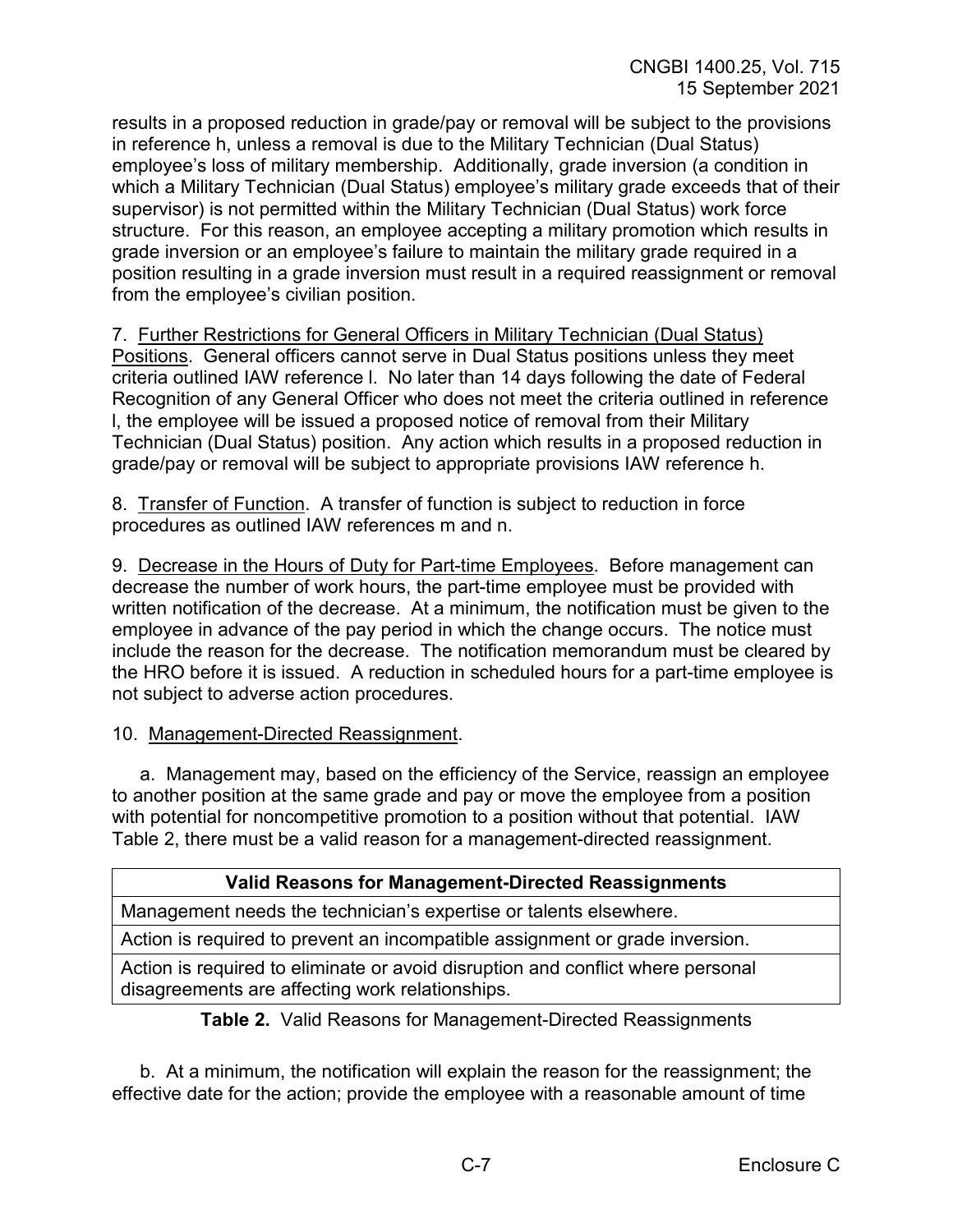(normally five workdays) to accept or reject the reassignment; provide benefits information; explain that if the offer is rejected, the employee may be subject to removal from their position. Management should provide a reasonable notice period. Actions which result in a reduction in grade/pay or removal are subject to the appropriate provisions IAW reference h.

11. Furlough for 30 Days or Fewer (22 Workdays). Management has the authority to furlough any or all of its employees for legitimate reasons IAW reference o. Management must honor all negotiated agreement provisions on furlough procedures. If exceptions to negotiated procedures are required by management's authority to act in an emergency, labor organizations should be informed in advance of the nature and extent of the emergency. Except where actions are taken in response to an emergency, management must provide notifications to employees no later than 24 hours prior to the effective date of the furlough. Furlough notice statements must include the reason for the furlough, the estimated length of the furlough, and a statement that the employee has the right to file an appeal of the furlough with the MSPB. If a State has a policy of review by TAG, the employee may have a right to that review as well.

a. An employee who requests TAG review of the furlough action will submit his or her objections to the HRO. Upon review of the employee's objections, as well as management's need for the furlough, TAG will select the appropriate course of action to pursue.

b. TAG then issues a final decision that summarizes the employee's objections, the review methodology, and includes the reason(s) for the final decision. The employee must be advised of their appeal right to the MSPB. Furloughs in excess of 30 calendar days, or 22 workdays, must be processed IAW references l and m.

12. Forced Leave (Also Known as "Enforced Leave"). The Automated Time Attendance and Production System code for this pay status is "LF." Management has the right to require an employee to leave the worksite when it is determined that the employee is not ready, willing, and able to perform assigned duties or when the employee's continued presence is highly undesirable or presents an immediate threat to Government property or the well-being of the employee, co-workers, or the public. This is known as "Forced Leave." Table 3 lists three examples that illustrate this management right. The examples in the table are not exclusive as other factors may result in management needing to require an employee to leave. Any employee subject to forced leave may also be subject to separate or concurrent disciplinary or adverse actions for the events resulting in forced leave. NOTE: Forced leave is a temporary status to be used only for a short period of time and only until such time as an appropriate status can be determined.

a. Upon resolution of the instant situation, a review will be made to determine an appropriate status for the time involved in the forced leave. Appropriate categories could include all leave for which the employee is eligible if the leave is appropriate as well as, in some cases, AWOL. If it is determined that it is in the interest of the agency, management may consider the use of administrative leave for this time but only after all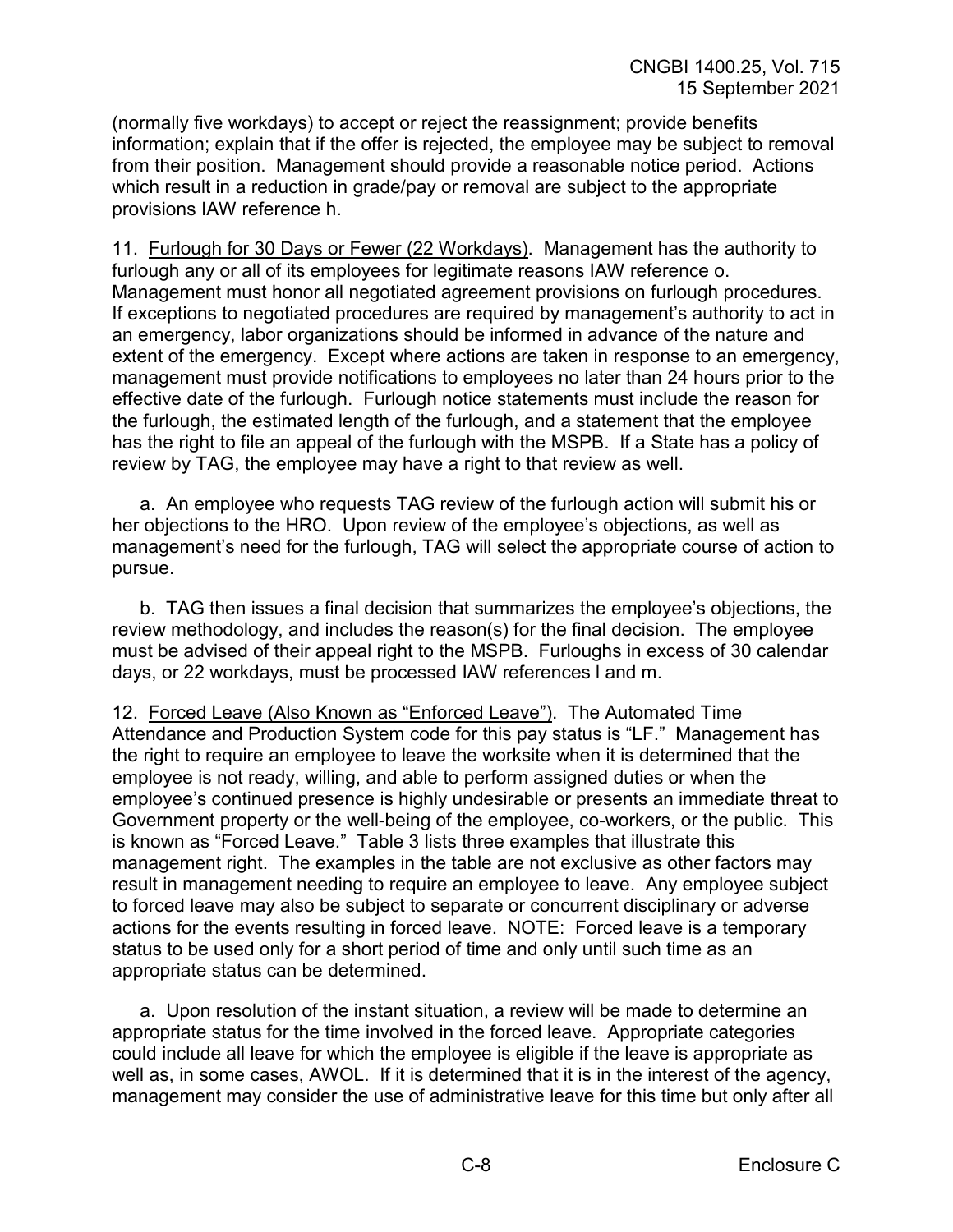other leave categories are appropriately considered. If AWOL is the determined category, management must consult the LRS and/or the JAG to determine any required due process considerations. Not later than the next duty day, the employee is responsible for contacting the supervisor to indicate whether the employee is ready, willing, and able to perform their assigned duties in an orderly and professional manner. If the employee indicates that he or she is ready to return to work, the employee may be allowed to return to the worksite (consult with Human Resources Office and JAG prior to refusing to allow the employee to return). This does not preclude management from proposing adverse action for the underlying misconduct; management has an affirmative duty to propose actions when the underlying misconduct justifies it. As with all disciplinary or adverse actions, prior to taking action, management should contact the HRO and/or the JAG for advice.

b. If the employee indicates that he or she is not ready, willing, or able to return to the worksite, the supervisor should advise the employee that he or she is making a voluntary decision to not return to work and that this decision may be subject to disciplinary or adverse actions. The employee may request to be placed on unscheduled personal accrued leave. If the employee does not request leave, or if management appropriately denies such a request, the employee should be considered AWOL.

c. If the employee fails to contact their supervisor or to report to work on the next scheduled duty day, he or she will be advised they are being considered AWOL and that IAW reference h, further administrative action, including adverse action, could result.

#### **Management Right to Require an Employee to Leave Worksite**

1. An employee appears for work in what the supervisor reasonably determines to be an unsafe state based on the employee's physical appearance, conduct, or behavior. Attempts to have the employee explain their condition are unsuccessful. The supervisor determines that the employee's continued presence creates an immediate threat to Government property, the employee, and/or co-workers. The supervisor affords the employee an option of being taken home, to a family physician, or having a family member called. If the employee refuses to choose, or is unable to choose, the supervisor selects the best alternative.

2. An employee is in a rage, disrupting the entire shop (throwing objects, insubordinate, and cursing). Attempts to calm the employee are disregarded. The supervisor determines the employee's continued presence would be highly undesirable.

**Table 3.** Management Right to Use Forced Leave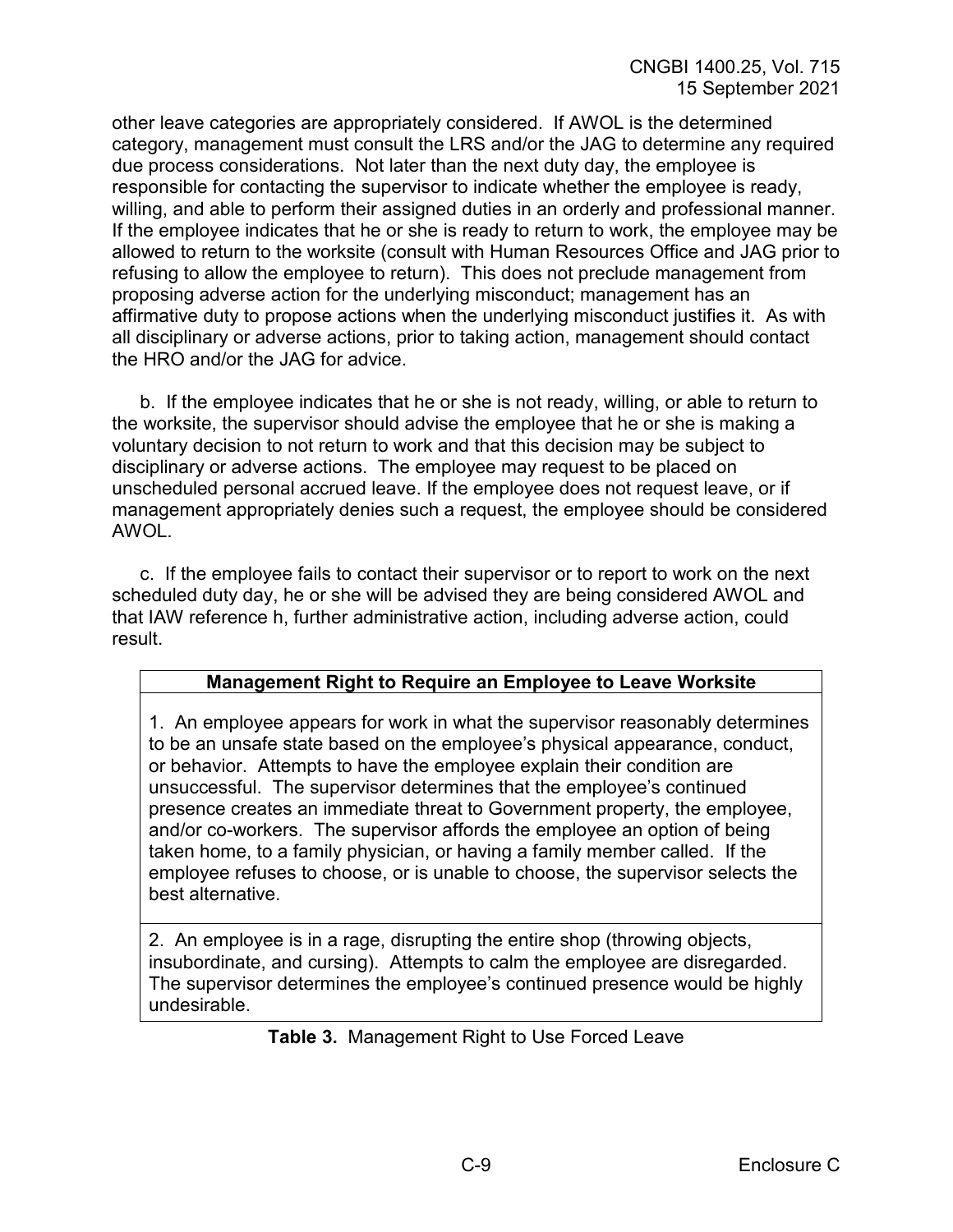13. Adverse Actions. An employee facing an involuntary change to lower grade or removal should seek advice on their options, rights and benefits from the appropriate Human Resources representative. These employees will be provided appropriate due process procedures as outlined in reference h if applicable. Employees who resign instead of adhering to the adverse action process forfeit all adverse action appeal rights unless they subsequently make the claim that the resignation was a constructive discharge. Employees may request to withdraw a resignation before it becomes effective. Requests to withdraw must be in writing and reviewed by the Human Resources Office.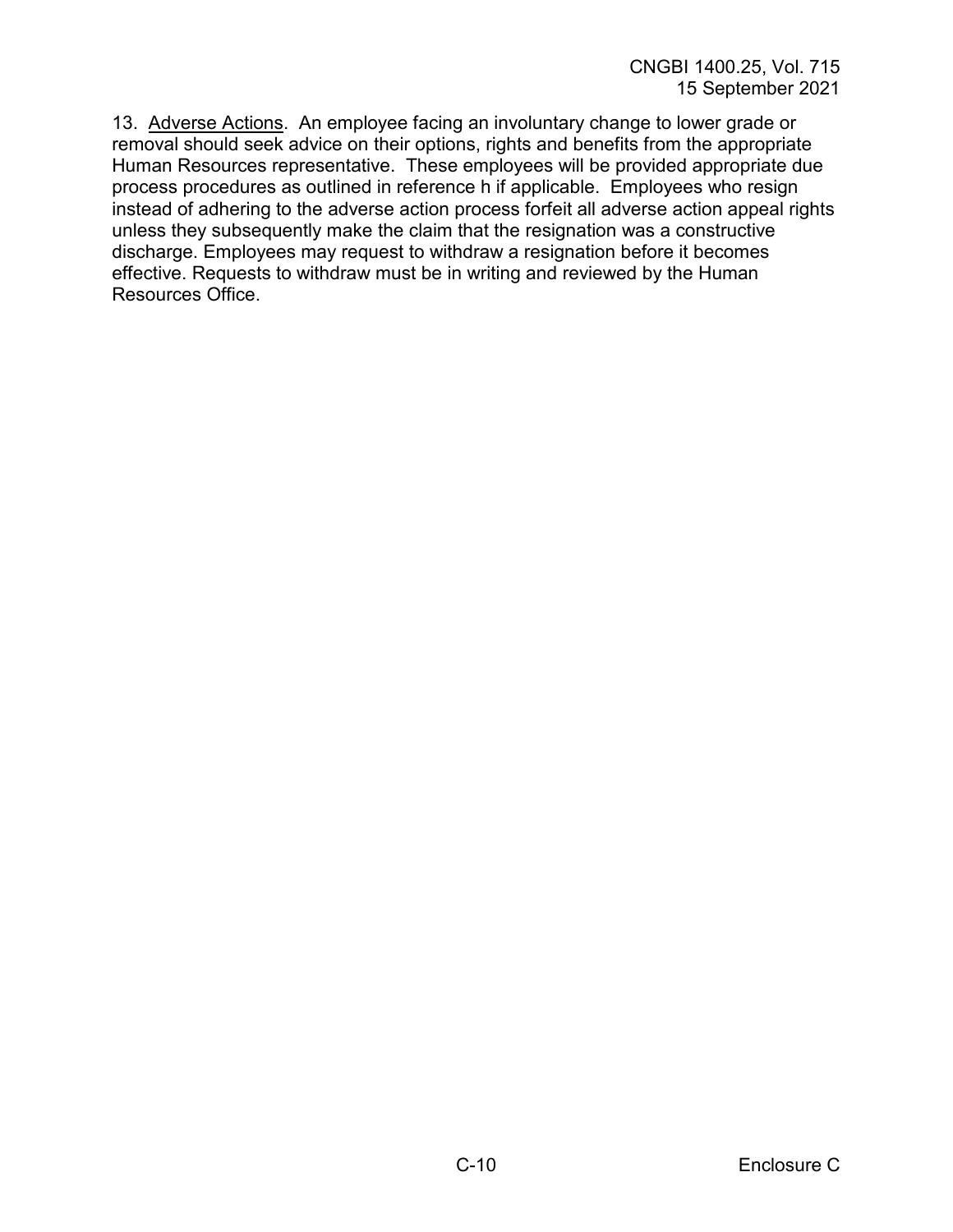#### ENCLOSURE D

#### **REFERENCES**

#### PART I. REQUIRED

a. Chief of the National Guard Bureau Instruction 1400.25A, 11 May 2020, "National Guard Technician and Civilian Personnel"

b. Title 32 United States Code (U.S.C.) Section 709, "Technicians: Employment, Use, Status"

c. Department of Defense (DoD) Directive 5105.77, 30 October 2015, "National Guard Bureau (NGB)," Incorporating Change 1, 10 October 2017

d. Title 10 U.S.C. § 10508, "National Guard Bureau: General Provisions"

e. 5 Code of Federal Regulations (CFR), § 715.202, "Resignation"

f. CNGB Memorandum, 16 February 2017, "Designation of The Adjutants General to Appoint, Employ, and Administer National Guard Employees" [Request Copy from NGB-J1-TCP]

g. Public Law 114-328, 23 December 2016, "National Defense Authorization Act for Fiscal Year 2017"

h. CNGB Instruction 1400.25 Vol 752, 29 June 2020, "National Guard Technician and Civilian Personnel Discipline and Adverse Action Program"

i. 5 CFR, Part 1201, "Practices and Procedures"

j. Title 5 U.S.C. Chapter 84, "Federal Employees' Retirement System"

k. U.S. Merit Systems Protection Board website <http://www.mspb.gov>, accessed 07 September 2021

l. CNGB Instruction 1400.25 Volume 303, 11 December 2018, "National Guard Title 32 Dual Status Military Technician Compatibility Program"

m. 5 CFR, Part 351, "Reduction in Force"

n. DoD Instruction 1400.25 Volume 351, 24 June 2021, "DoD Civilian Personnel Management System: Reduction in Force"

o. 5 CFR, Part 752, "Adverse Actions"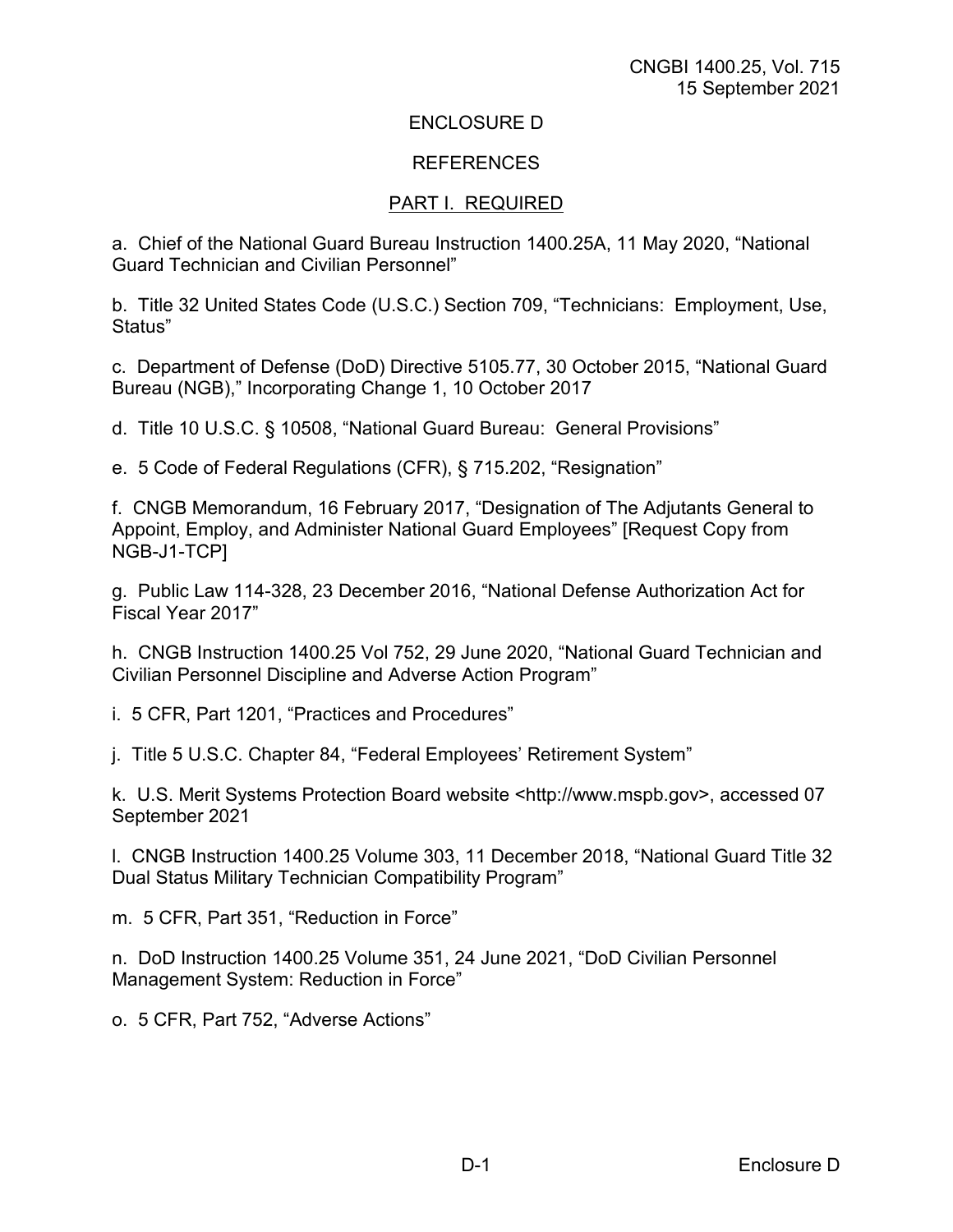## PART II. RELATED

p. 5 CFR, Part 432, "Performance Based Reduction in Grade and Removal Actions"

q. CNGB Instruction 1400.25, Volume 431, 24 January 2018, "NG Technician Performance Appraisal Program"

- r. Title 5 U.S.C. Chapter 71, "Labor-Management Relations"
- s. 29 CFR Chapter XIV, "Equal Employment Opportunity Commission"
- t. 5 CFR, Part 630, "Absence and Leave"